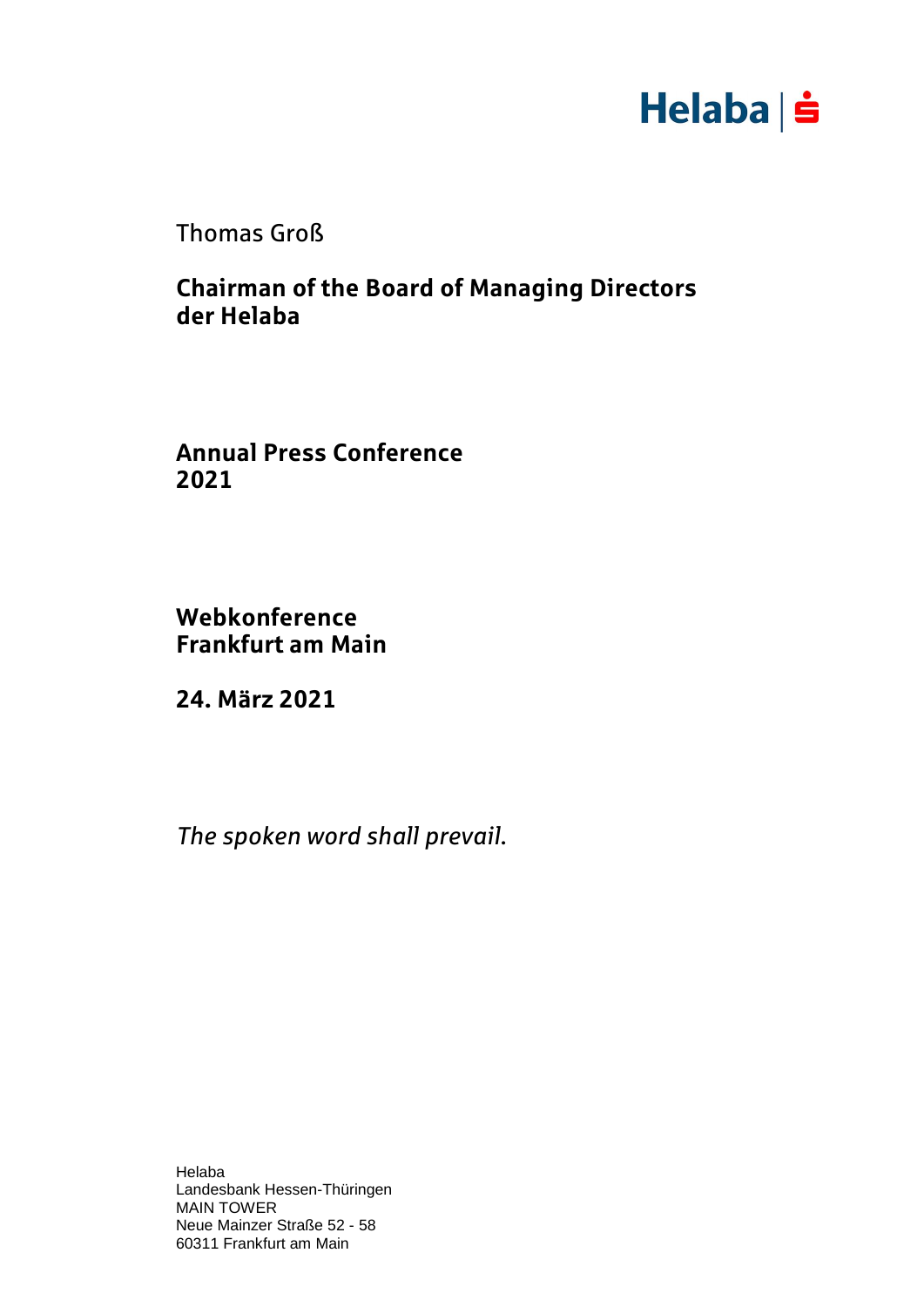Good morning everyone,

First of all, I would like to welcome you to our annual press conference and presentation of our financial statements. Having had to report a loss due to Covid-19 during my first call as Helaba's CEO last August, I am happy to be able to announce a positive result for the year today.

At 223 million euros, as a Group we have achieved a satisfactory pre-tax result. It reflects the fact that the transformation programme we had launched is having a positive effect and, thanks to stringent cost management, that we were able to reduce our administrative expenses. Overall, our operating activities performed well and what is particularly encouraging is the growth in net fee and commission income. At the same time, remeasurement effects, which had weighed significantly on our results for the first half of 2020, declined considerably in line with our expectations while our CET1 ratio, at 14.7 percent, reached a very good level. Given the challenging market environment due to the pandemic and a significant and prudent increase in risk provisioning, we can be satisfied with the result we achieved in 2020.

When looking at our Group's 2020 results in more detail, it is clear that we are moving in the right direction:

Even against the backdrop of the Covid-19 crisis, we were able to expand our operating activities and reduce administrative expenses. The impact of the pandemic on our net earnings was reflected in increased haircuts on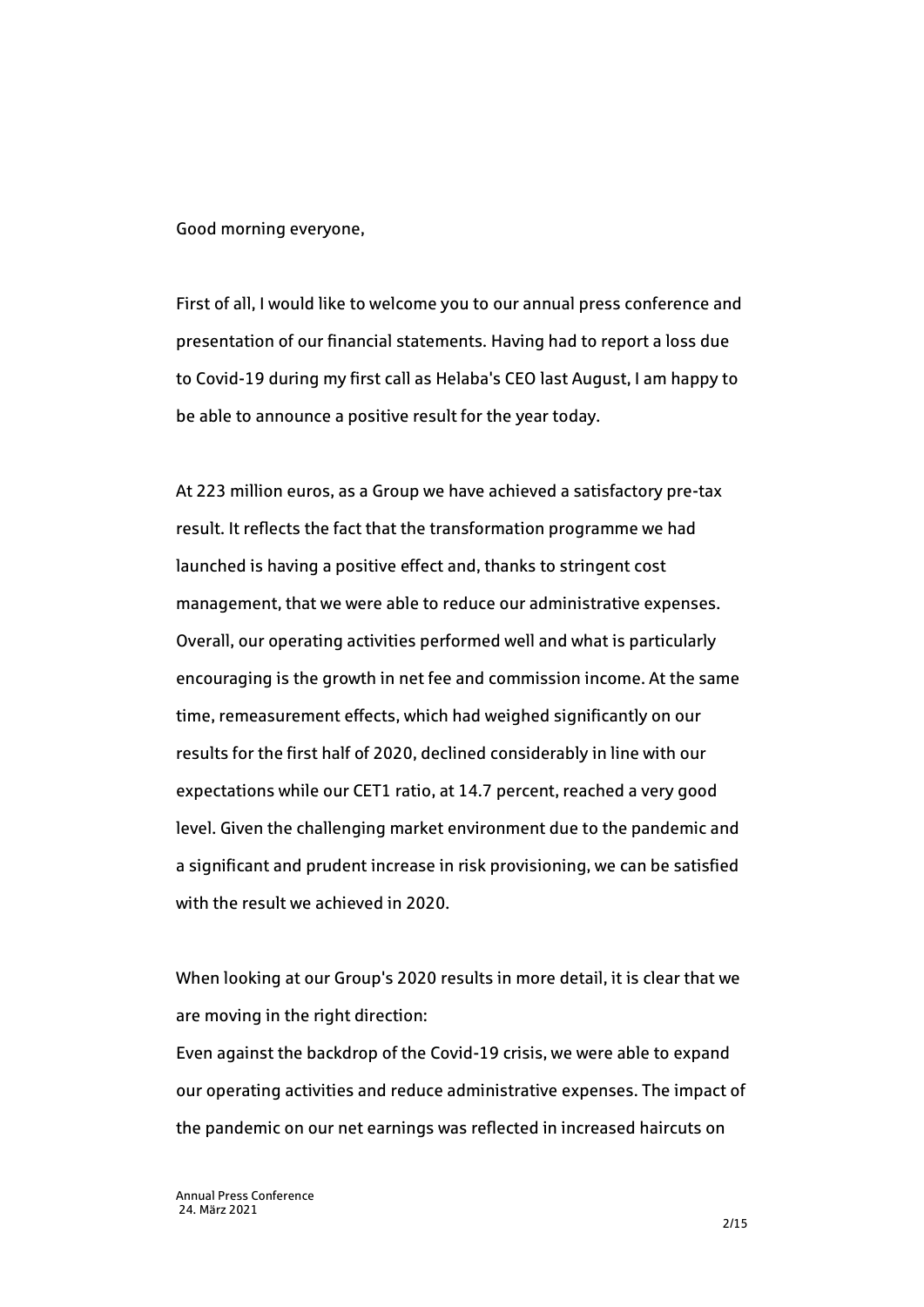our fair value result as well as significantly higher loan loss provisions. Additionally, the 2019 results included an extraordinary gain related to the KOFIBA transaction.

I would like to start by highlighting the positive trend in our operating activities:

At 1,172 million euros, our **net interest income** remained almost at the same level as in the previous year. Here, we benefited from a higher average credit portfolio and slightly better margin. However, these positive factors were eclipsed by negative effects that ultimately resulted in a 1.5 percent decline. In particular, this was due to lower income from early repayment penalties, which fell from 66 million euros in 2019 to 17 million euros in 2020. Overall, however, it is clear that are well positioned with our broad-based business model since all segments contributed to net interest income, as shown in the chart above.

Growth in **net fee and commission income** of 40 million euros - or just over 10 percent - to 435 million euros is a particularly welcome development. This once again demonstrates the inherent strength of our business model because this positive trend is broadly distributed and various business lines contributed to this expansion. For example, the improved performance was evident in our cash management activities, in Frankfurter Sparkasse's securities and custodian services as well as in Frankfurter Bankgesellschaft's asset management activities.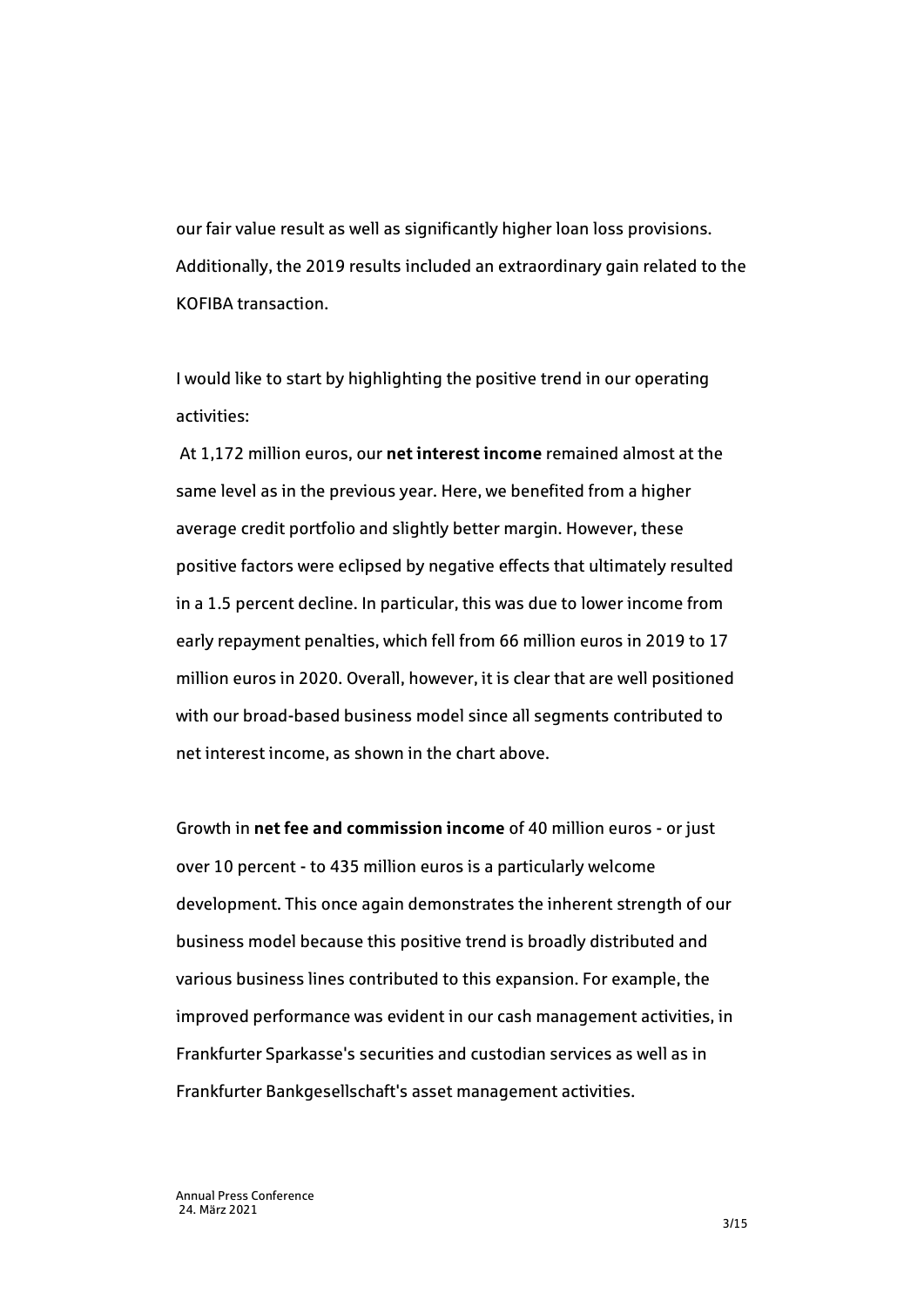Furthermore, **income from rented properties** once again proved to be a stable and dependable earnings component, amounting to 215 million euros (2019: 214 million euros) in the period under review.

**Other net income** fell slightly by 3.5 percent to 166 million euros, mainly due to non-recurring effects resulting from property disposals by the bank and OFB. In addition, the absence of an extraordinary gain from the firsttime consolidation of KOFIBA in 2019, which I mentioned earlier, is another factor that impacted the result.

In the first half of 2020, distortions on the capital markets in the wake of the Covid-19 pandemic led to a significant increase in risk premiums across all credit rating classes in addition to their effect on interest rates. In turn, this resulted in a temporary but substantial valuation loss in the first half of the year. As expected, these remeasurement effects receded significantly. Moreover, we have since taken extensive steps to avoid any future volatility. For 2020 as a whole, we are able to report a valuation gain of 4 million euros (2019: 128 million euros) in our **result from fair value**  measurement.

We are especially encouraged by the fact that we were able to halt the upward trend in costs thanks to our transformation programme. This was largely made possible because we succeeded in appreciably streamlining our organisational structure and had already implemented a number of cost-cutting measures as planned in 2020. Beyond that, we were also able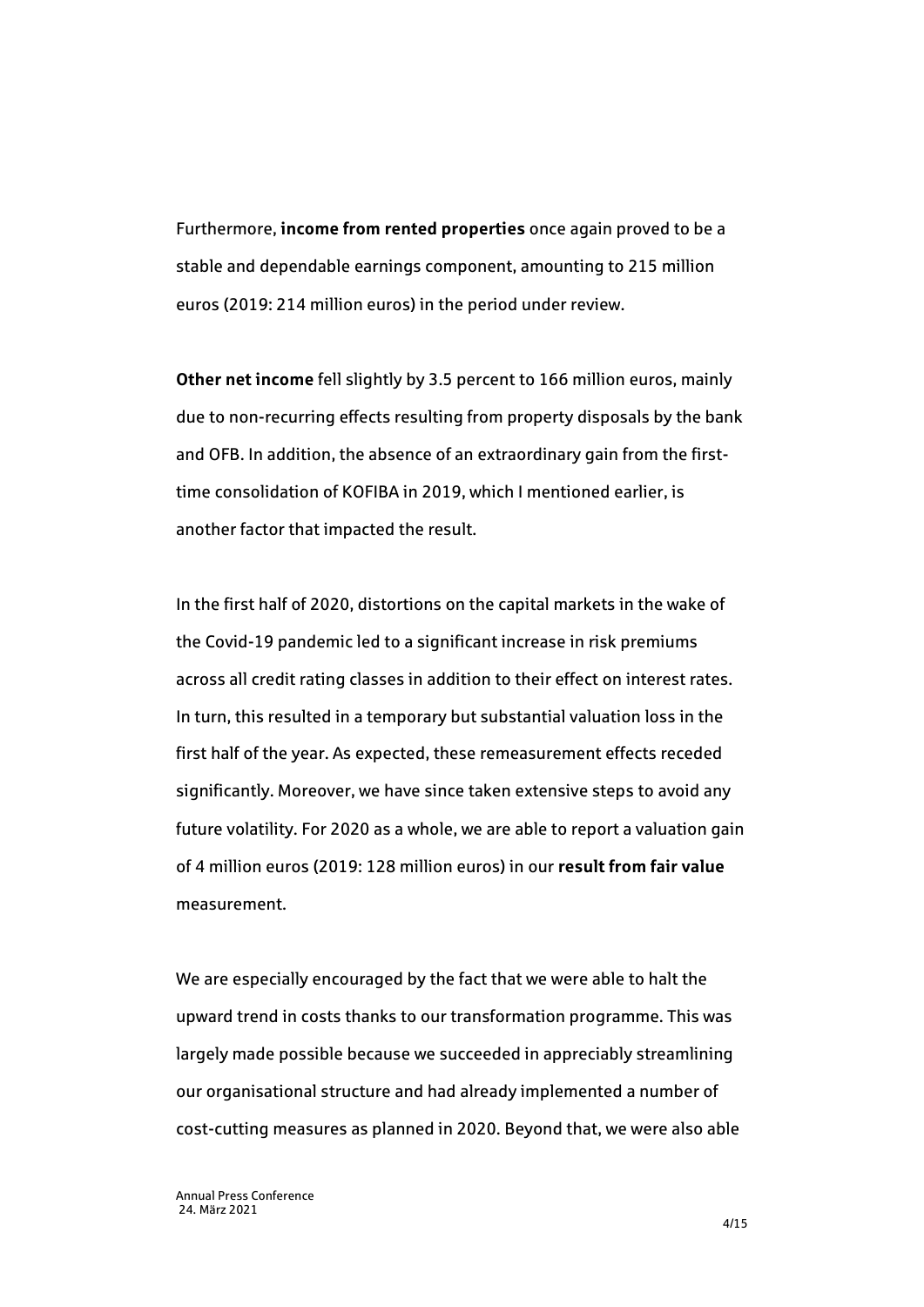to noticeably reduce our IT and consulting expenses. The modest rise in personnel costs was due to growth initiatives at our subsidiaries. Despite this, we managed to reduce our **general and administrative expenses** by more than 3 percent to 1,468 million euros.

#### Ladies and Gentlemen,

The positive trend in our operating activities and in our costs were offset by market-driven valuation losses as well as the negative impact of Covid-19, which resulted in considerably higher risk provisioning. Thanks to the good quality of our portfolio, Helaba has not recorded any significant defaults to date. That said, we expect to see the repercussions of the Covid-19 pandemic over the course of the year and have therefore made sufficient allowance for this; specifically, we proactively increased our **loan loss provisions** in 2020 to an adequate level of -305 million euros. The magnitude of this Covid-induced peak becomes evident when comparing it with changes in risk provisioning over the last five years. My colleague Dr. Detlef Hosemann will delve deeper into the issues of the credit portfolio and risk provisioning in a few moments.

At this stage, let us turn to performance in the Group's business segments. Here, the positive development in our operating activities is testament to the fact that our diversified business model means we are well placed to cope with the challenges we face, especially with crises such as the one we are currently experiencing. The ramifications of the Covid-19 pandemic are particularly noticeable in the Corporates & Markets as well as in the Other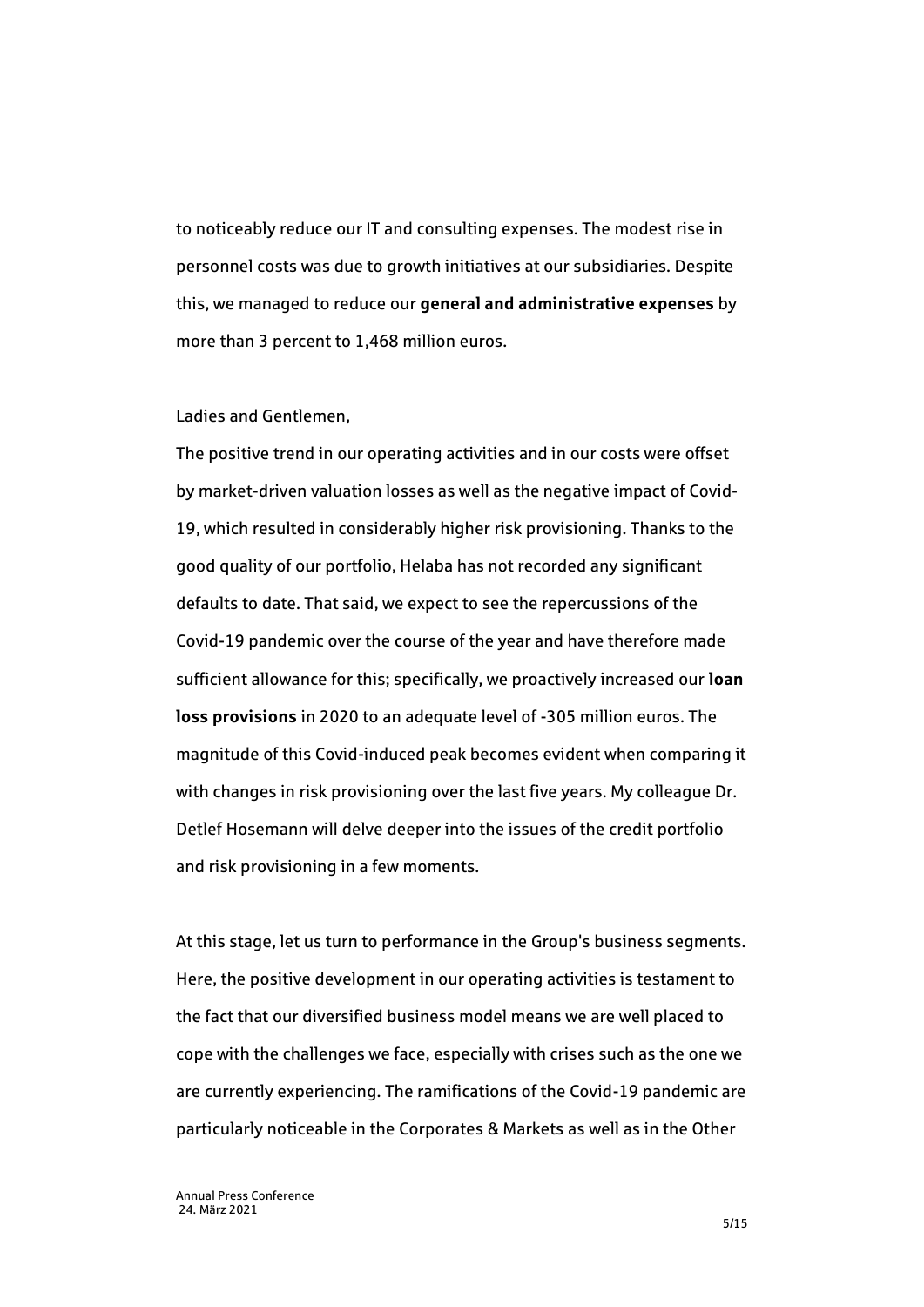segment. In this respect, the impact of increased haircuts had a negative effect on the result from fair value measurement in the Corporates & Markets segment. Furthermore, the recognition of a management adjustment as well as an adjustment to risk provisioning due to Covid-19 led to a tangible decline in the Other segment's net earnings. However, the stable performance in the remaining segments more than compensated for these negative factors and, on balance, resulted in a satisfactory consolidated **net income before tax** of 223 million euros.

Permit me at this juncture to briefly address the key developments in our five business segments:

In the **Real Estate segment**, we managed to achieve a stable pre-tax result of 252 million euros (2019: 257 million euros) amid a challenging market environment. In particular, we are extremely pleased with the fact that we were able to lift our margins compared to the previous year. At 392 million euros, net interest income - the principal earnings component - was slightly below the previous year's level of 404 million euros. In this respect, we continue to benefit from the very high portfolio quality of our real estate exposure. The impact of the pandemic has been limited thanks to the emphasis of our property portfolio on the residential, office and logistics segments. We see a positive development in the two segments of residential and logistics in particular; while in respect of office properties in prime locations, our observations point to a sideways trend. However, the retail property segment has been adversely impacted by the crisis to a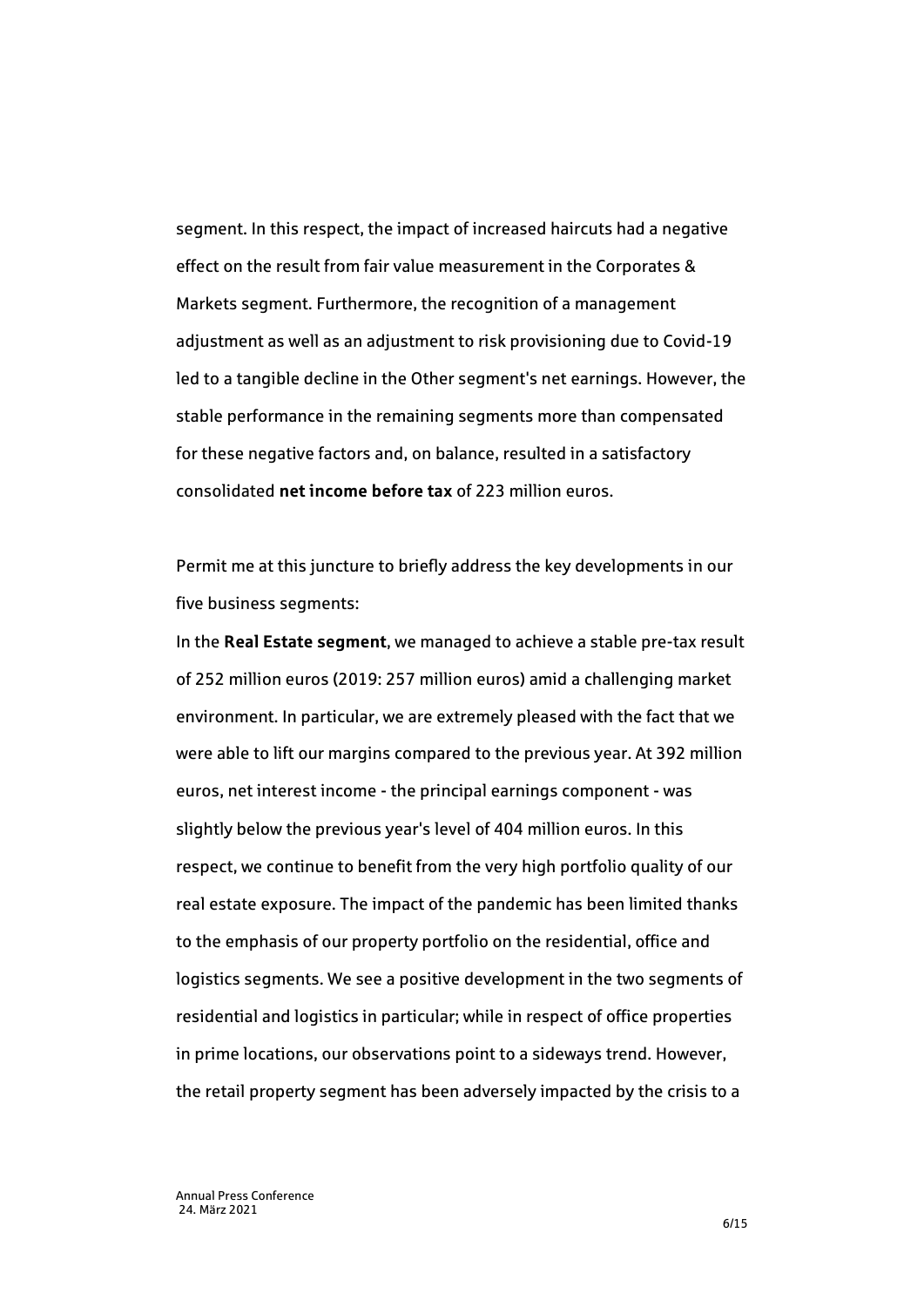certain extent and Dr. Hosemann will discuss this issue in more detail during his presentation.

In the **Corporates & Markets segment**, the decline in the result from fair value measurement overshadowed the positive trend in operating activities, particularly in corporate finance. Net interest income increased by a strong 12 percent to 395 million euros, which was largely driven by a higher average business volume, while net fee and commission income also rose to 170 million euros. The result from fair value measurement, at 37 million euros, was below the previous year's figure of 88 million euros due to negative valuation effects - in line with our expectations - and eclipsed the positive trend in this segment's operating activities. Since March 2020, Helaba has been supporting the Sparkassen-Finanzgruppe in the German states of Hesse and Thuringia as a pass-through institution in distributing new subsidised loans from the German federal development bank, KfW. By the end of December, 2,939 applications for KfW's Covid-19 aid programmes with a total volume of around 910 million euros had been processed. Thanks to their tremendous commitment, Helaba's employees have also played a vital role in helping to address the challenges posed by the pandemic in this area as well.

We are also pleased to report good performance in the operating activities of the **Retail & Asset Management segment**, with total earnings of 202 million euros exceeding the previous year's figure of 195 million euros. The most notable rise was in net fee and commission income, which rose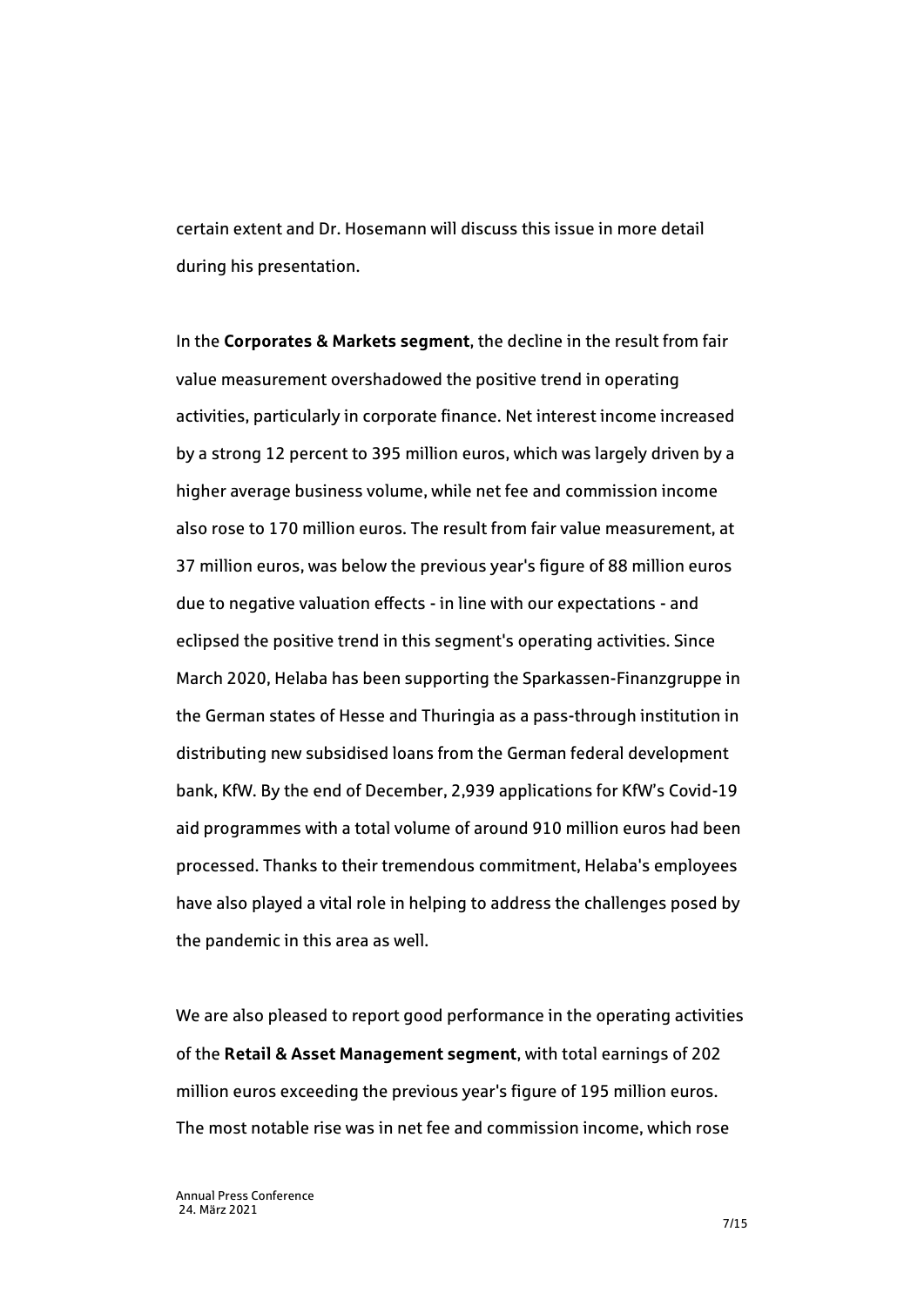from 200 million euros to 239 million euros. Frankfurter Bankgesellschaft, Helaba Invest, Frankfurter Sparkasse and LBS were the primary drivers of this growth. Rental income from GWH's residential property portfolio, which is allocated to this segment, continues to make a stable contribution to this segment's net earnings.

WIBank posted a net profit before tax of 33 million euros, which was up on last year's result. During the Covid-19 pandemic, WIBank has been a dependable partner in supporting local businesses with targeted aid programmes on behalf of the Hessian state government. In 2020, WIBank granted funding commitments totalling 236 million euros to around 7,600 businesses in the State of Hesse. In addition, Hessian hospitals were provided with compensation payments amounting to approximately 770 million euros. Overall, this also shows that we have made a vital contribution in many areas to mitigating the consequences of the Covid-19 pandemic.

Net earnings in the Other segment were significantly below the previous year at a negative 267 million euros. The absence of an extraordinary gain from the addition of KOFIBA had an adverse impact on the result from fair value measurement, which was also influenced by negative valuation effects. This segment also includes management and pandemic-related adjustments to risk provisioning.

The effects of the coronavirus pandemic are also reflected in our key financial indicators. Despite this, all regulatory ratios are still comfortably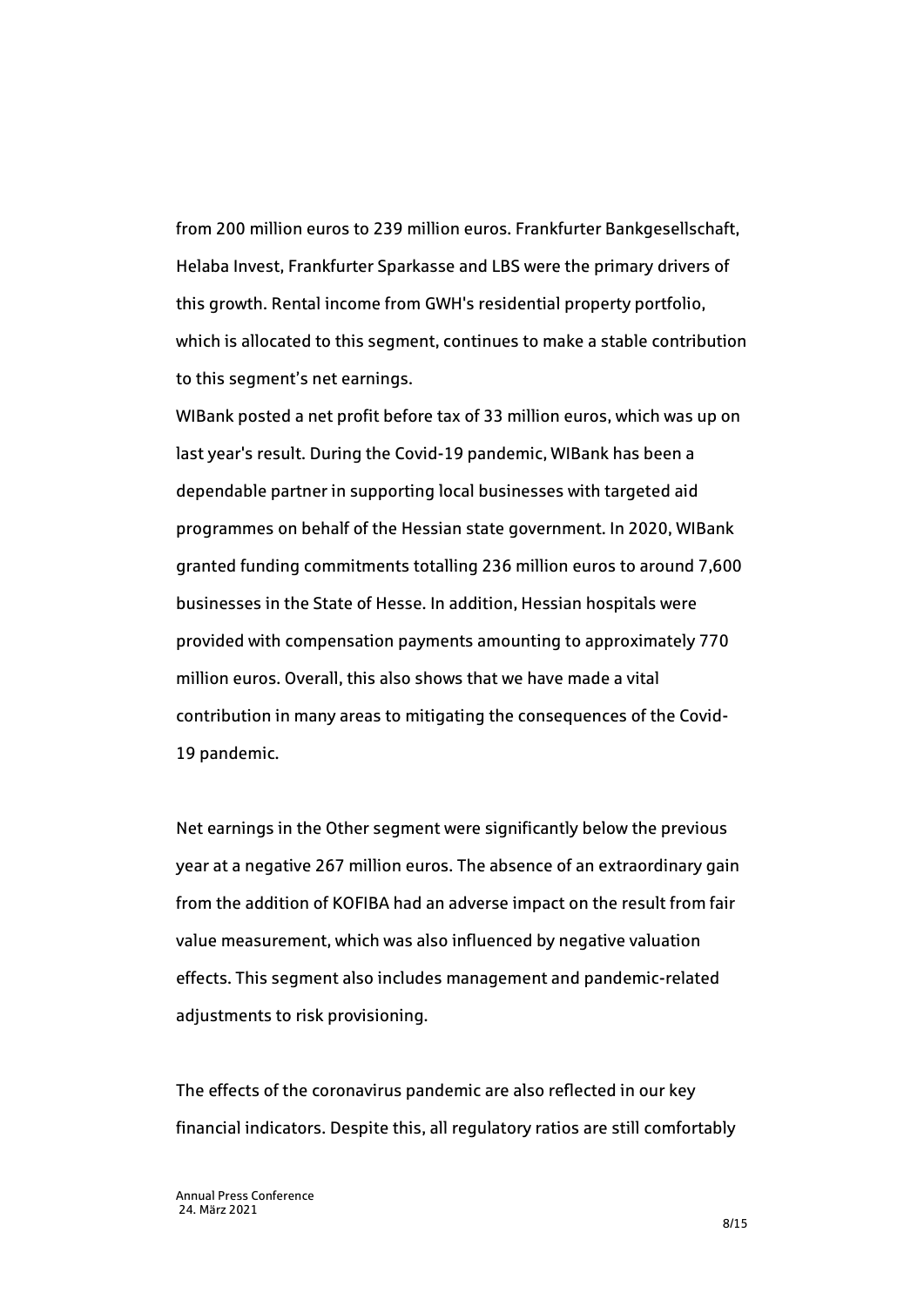above statutory requirements. This is particularly true for the **CET1 ratio** which, at 14.7 percent, has reached a very good level and is considerably higher than the previous year's figure of 14.2 percent - and thus well above minimum requirements. This exceptionally good development is primarily attributable to a rise in the Group's capital base, including retained earnings and the effects of regulatory relief measures.

The Helaba Group's **balance sheet total** rose by 12.5 billion euros to 219.2 billion euros. This increase was primarily due to measures to bolster our liquidity position as well as higher market values of derivatives. I would just like to summarise the most important points once again:

- Against the backdrop of the Covid-19 pandemic, we are satisfied with our Group's net profit of 223 million euros in 2020.
- Our transformation programme is bearing fruit: the performance of our operating activities - especially net fee and commission income - is encouraging. We were able to halt the trend of rising costs.
- Risk provisioning of 305 million euros was proactively and significantly increased and is adequately funded, while we have not seen any major defaults to date.
- **The considerable rise in loan loss provisions and the sharp decline** in the result from fair value measurement overshadowed the good performance of our operating activities.
- The CET1 ratio improved to 14.7 percent and is thus very comfortably above regulatory requirements.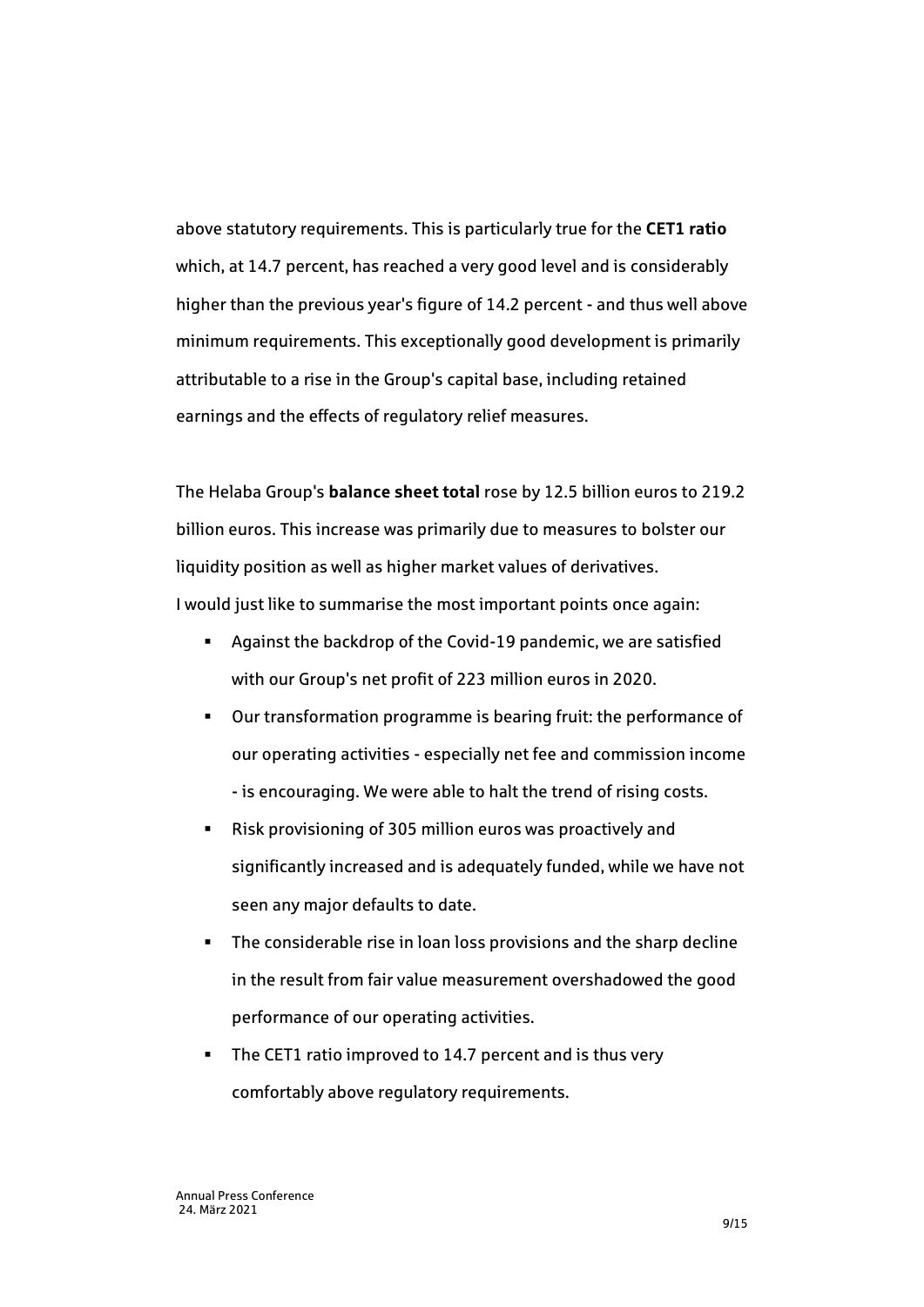In this extraordinary year, Helaba once again demonstrated that it is capable of acting at all times, especially during challenging market environments, and that it is committed to serving its clients as a reliable partner. So, Helaba is well positioned, has a stable business model and is profitable. On top of that, we have launched wide-ranging measures and refined our strategic agenda in order to prepare the Group to meet future challenges - a point I will return to in more detail shortly. Before I do so, I would like to hand over to my colleague on the Executive Board and CRO, Dr. Detlef Hosemann, who is going to elaborate further on our credit portfolio and risk provisioning.

Ladies and Gentlemen,

In the past year, we have demonstrated that we are capable of responding flexibly and successfully to challenging crises such as the Covid-19 pandemic. And we have taken the opportunity to pave the way for the continued successful development of our business. I believe we are therefore well prepared to face the challenges that await us and I am optimistic about the future.

We have defined ambitious long-term goals and we are confident that we will achieve them:

- A consolidated net profit before tax in the mid triple-digit million range.
- Net fee and commission income of at least EUR 500 million, with the aim of achieving a balance between net interest income and total income from non-interest-bearing earnings components.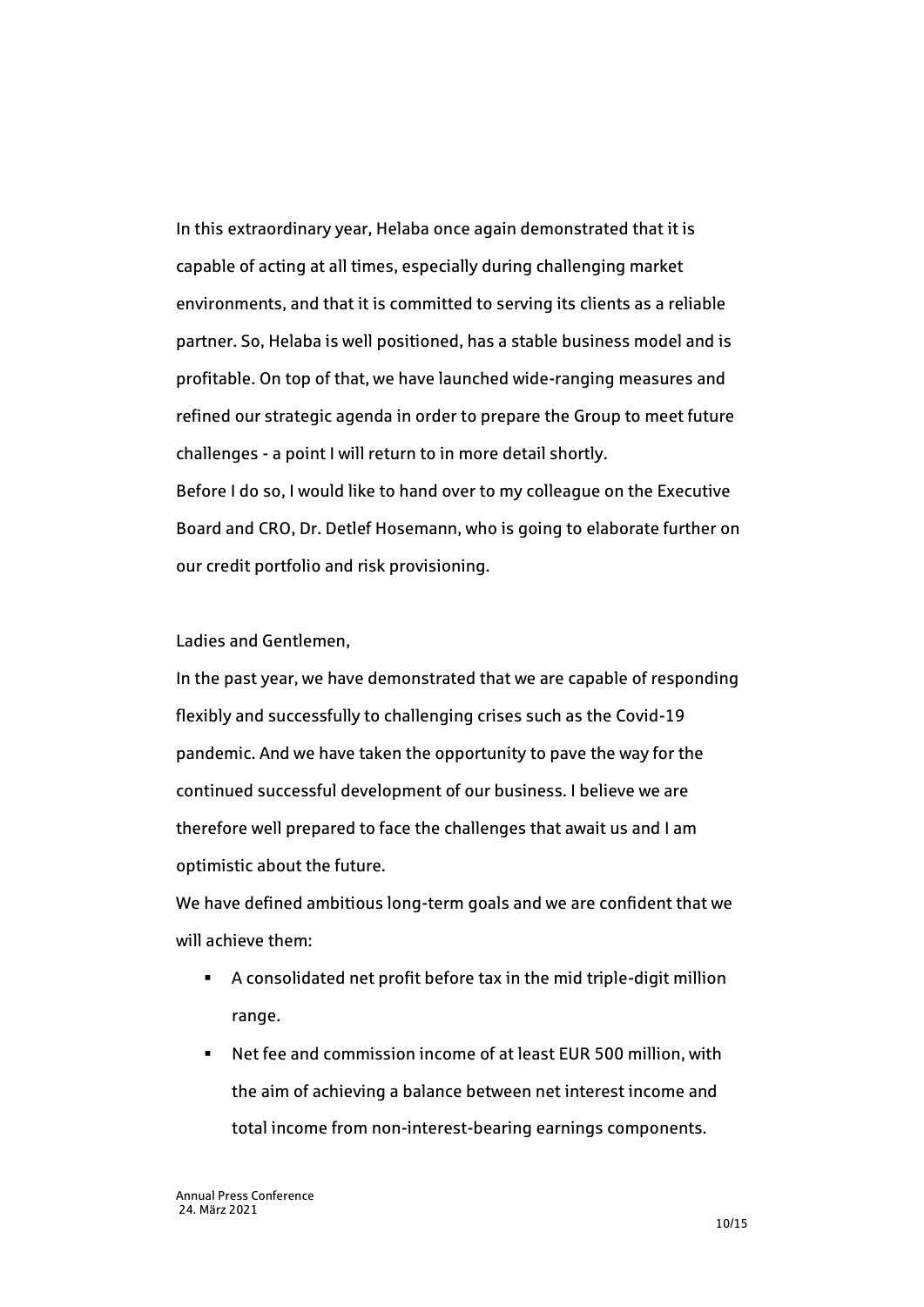And we want to further intensify our collaboration with the savings banks and thereby integrate Helaba even more tightly into the Sparkassen-Finanzgruppe.

In order to realise these goals, we are systematically pursuing the strategic agenda we have already embarked on. We have defined the following three areas of action in this regard:

- 1. Diversifying our business model more broadly and boosting efficiency
- 2. Modernising the IT infrastructure and driving the digital transformation
- 3. Harnessing sustainability as an opportunity for growth and strengthening diversity

What exactly do these areas of action involve?

# **1. Diversifying our business model more broadly and boosting efficiency**

Earlier on, I explained that we want to create an overall balance between our net interest income and total income from non-interest-bearing earnings components. With this in mind, we are focusing on growth in capital-efficient business lines. We also explicitly want to exploit appropriate growth potential within the Helaba Group and step up existing initiatives, for example in asset management, cash management and the S-Group business.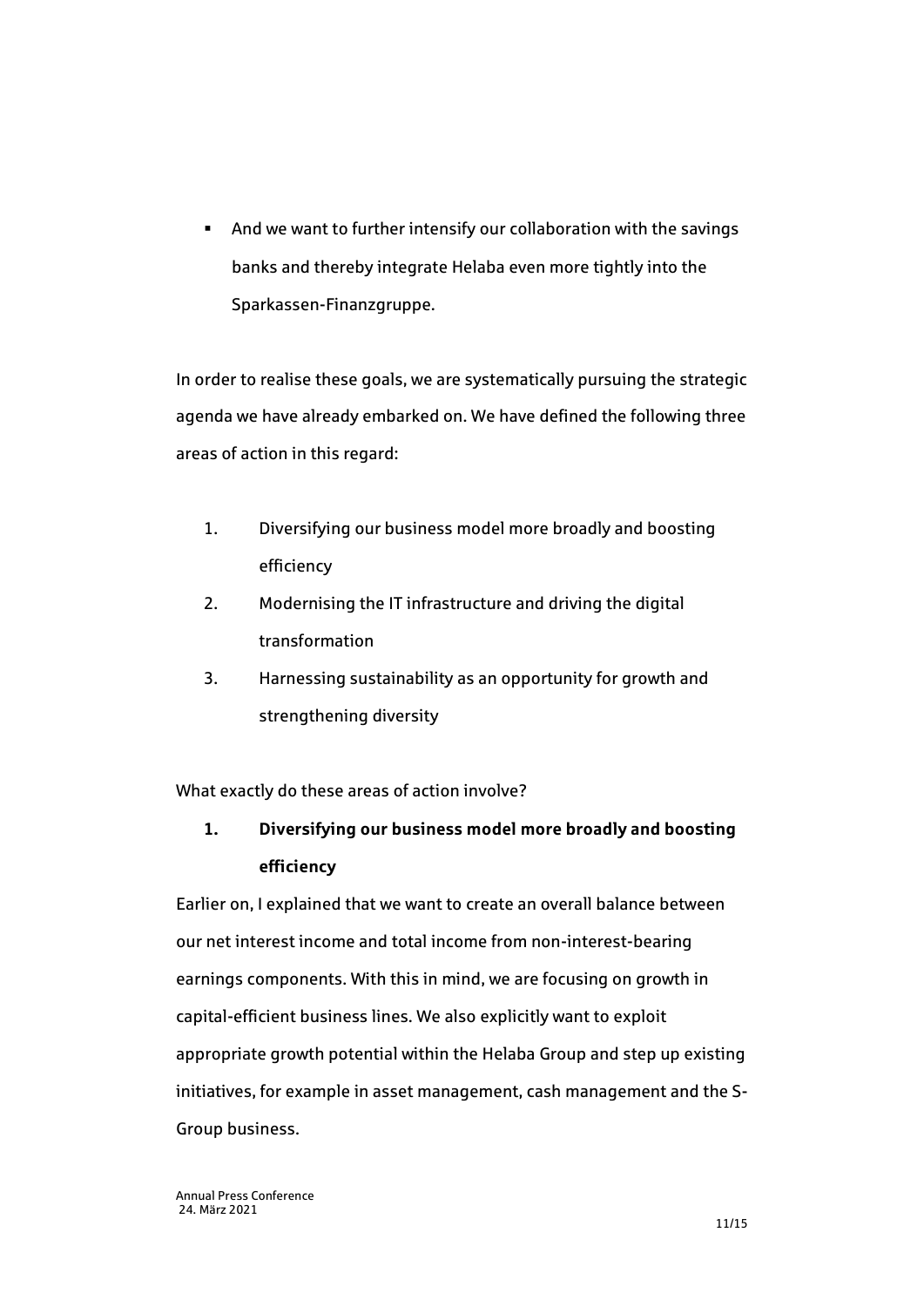At the same time, we will continue to refine our business model in terms of the bank's long-term lending activities. Our aim is to pass on or bundle loans to a much greater extent through syndication and thus create fundbased investment opportunities for insurance companies, pension funds and savings banks.

By selectively placing loan portfolios with third parties, we will be able to simultaneously increase our capital efficiency and reduce the burden on both our equity base and balance sheet. In this way, we will also be preparing ourselves for the anticipated requirements of Basel IV, which will impose stricter RWA criteria on long-term lending operations. In addition, we will push ahead as planned with our transformation programme, which got off to a successful start, and thereby further boost our efficiency.

## **2. Modernising the IT infrastructure and driving the digital transformation**

A modern IT infrastructure serves as a basis for the growth and future viability of a financial services provider. That is why we intend to invest a sum in the triple-digit million range in the modernisation of our IT infrastructure every year. Our focus in this respect is not only on the core banking system; rather, we are looking to develop and modernise our entire IT infrastructure so that our systems are able to cope with future challenges. Aspects such as smart data and artificial intelligence will also play a key role in this respect. However, we are also looking at the systems used by our traditional business lines.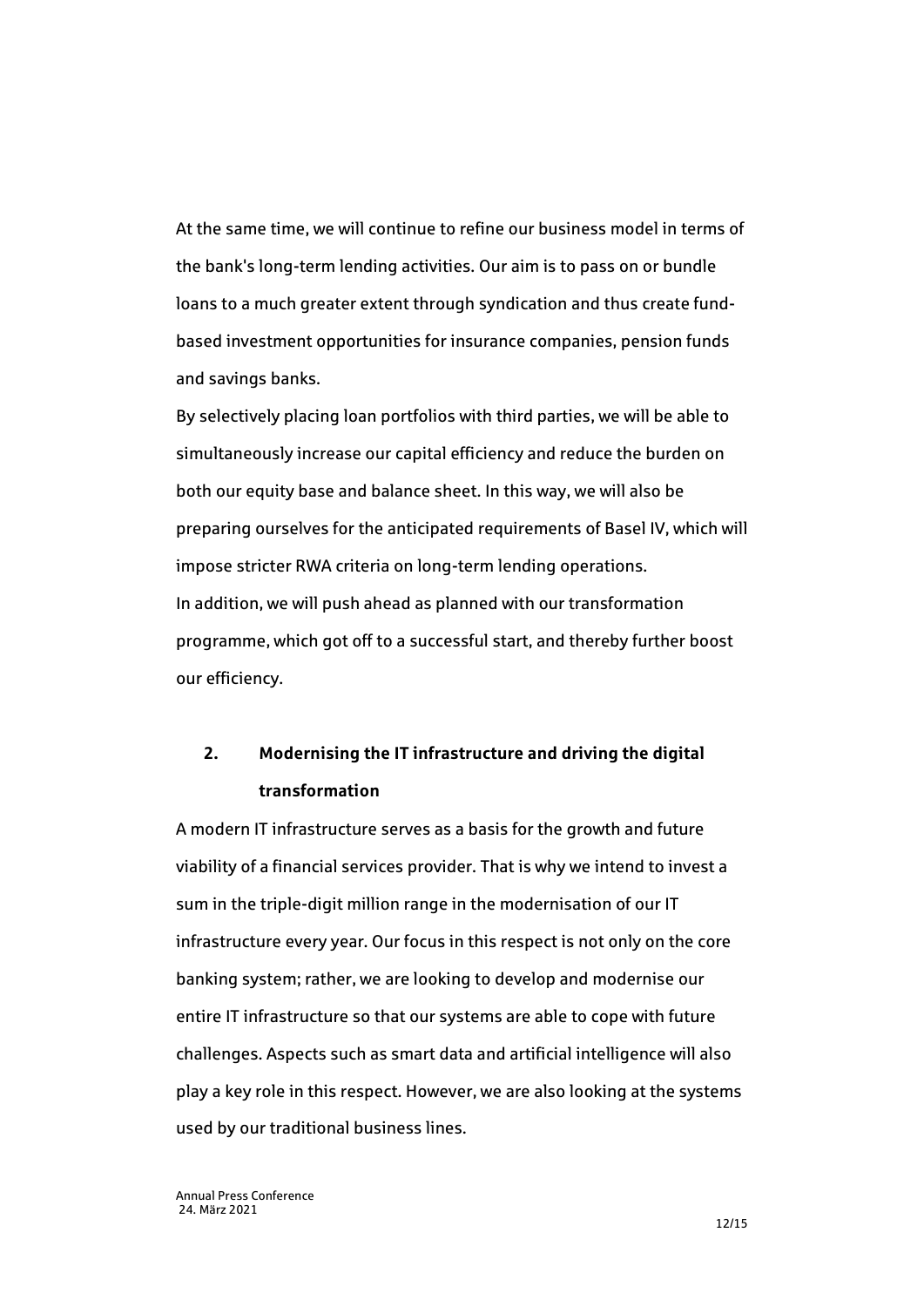We will consistently exploit opportunities arising from digitisation as a whole, whether in terms of in-house development or by forging partnerships with platforms or service providers. For me, digitisation is not an end in itself. It must offer added value for Helaba AND our clients. This is the only way we can enhance our customer relationships even further.

## **3. Harnessing sustainability as an opportunity for growth and strengthening diversity**

Sustainability is by no means a new issue for Helaba. It is an integral part of our DNA as a public-sector institution. However, we want to continue improving our ESG profile and, crucially, take systematic advantage of growth opportunities as they arise. This will be reflected, for example, in the form of intensified advisory and sales activities in the corporate Schuldschein segment and will also be underpinned in the near future by the issuance of our own Green Bonds. In order to transform Helaba into a fully sustainable company, we have launched the HelabaSustained programme. The aim of this programme is to translate our ESG strategy into quantifiable targets within the Group and to firmly integrate ESG criteria into Helaba's organisation and corporate management. In this respect, we are already acting in accordance with the current EU taxonomy. The fact that we are on the right track is borne out by our sustainability ratings (ISS ESG, imug, MSCI ESG RATINGS, Sustainalytics). One hallmark of a sustainable company is also a sustainable approach to human resources. This entails knowing, developing and making use of

13/15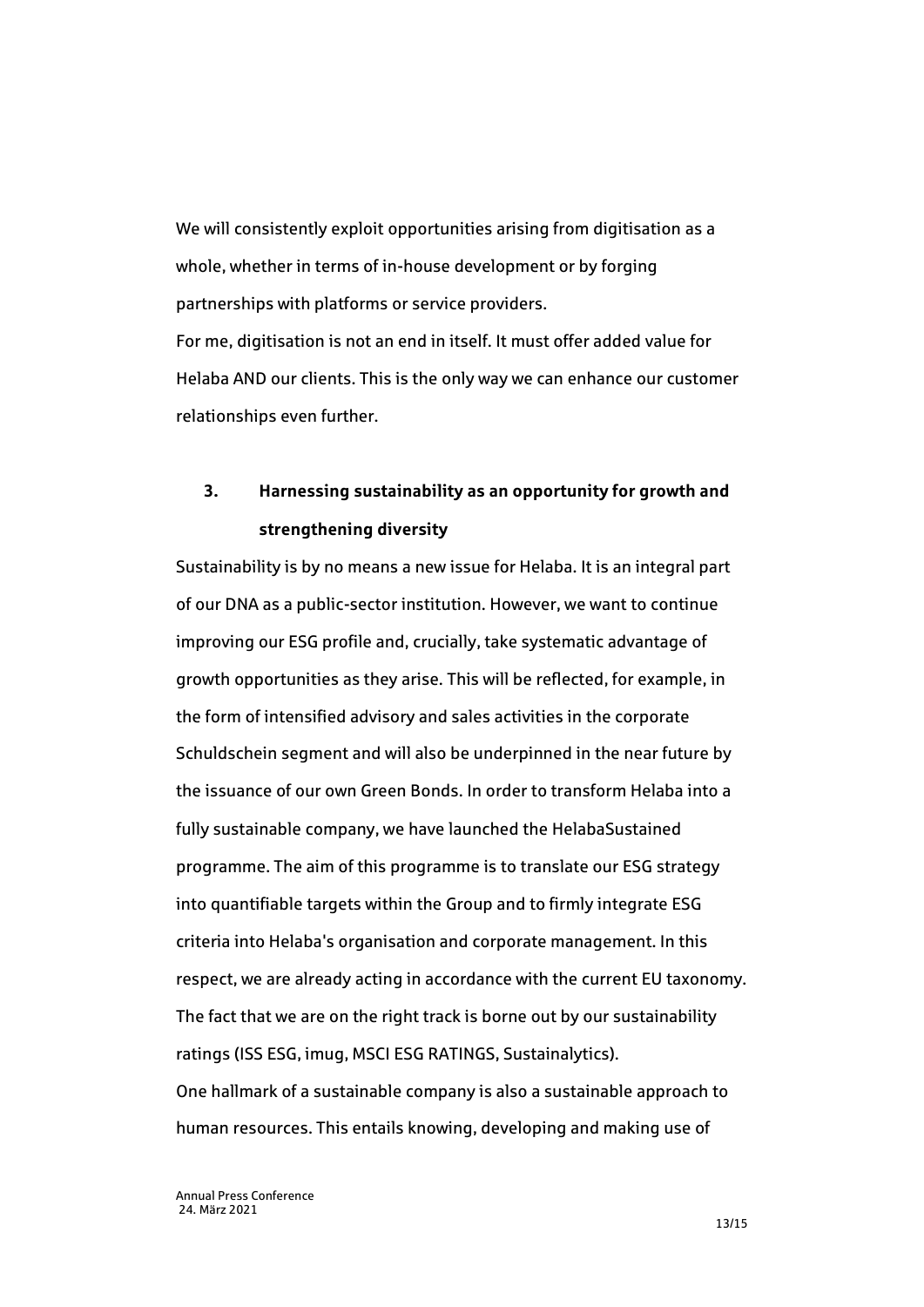existing talent and skills more effectively. It also includes promoting diversity. For this reason, we intend to promote and consider women to a far greater extent than in the past when it comes to identifying potential, planning management succession all the way to internal and external shortlisting during recruitment processes, among other things. We have set ourselves the goal of appointing women to fill more than 30 percent of management positions in future.

#### Ladies and Gentlemen,

We are absolutely convinced that this strategic alignment will safeguard our future viability in the long term. But what does this mean in terms of our prospects for the current financial year?

Covid-19 is set to remain a dominant factor in 2021, with a corresponding impact on the credit side as well. Thanks to our diversified business model, our solid portfolio quality and the forward-looking risk provisioning measures already taken in 2020, Helaba is well positioned for the challenges it faces this year. We have a very sound equity base which means we are able to continue supporting our clients as a reliable partner even through this difficult phase.

And this will also be necessary as the Covid-19 crisis continues to have a negative impact on the economy and, by extension, on the profitability of many sectors as well as because the need for structural adjustment - for instance in the retail sector - will increase.